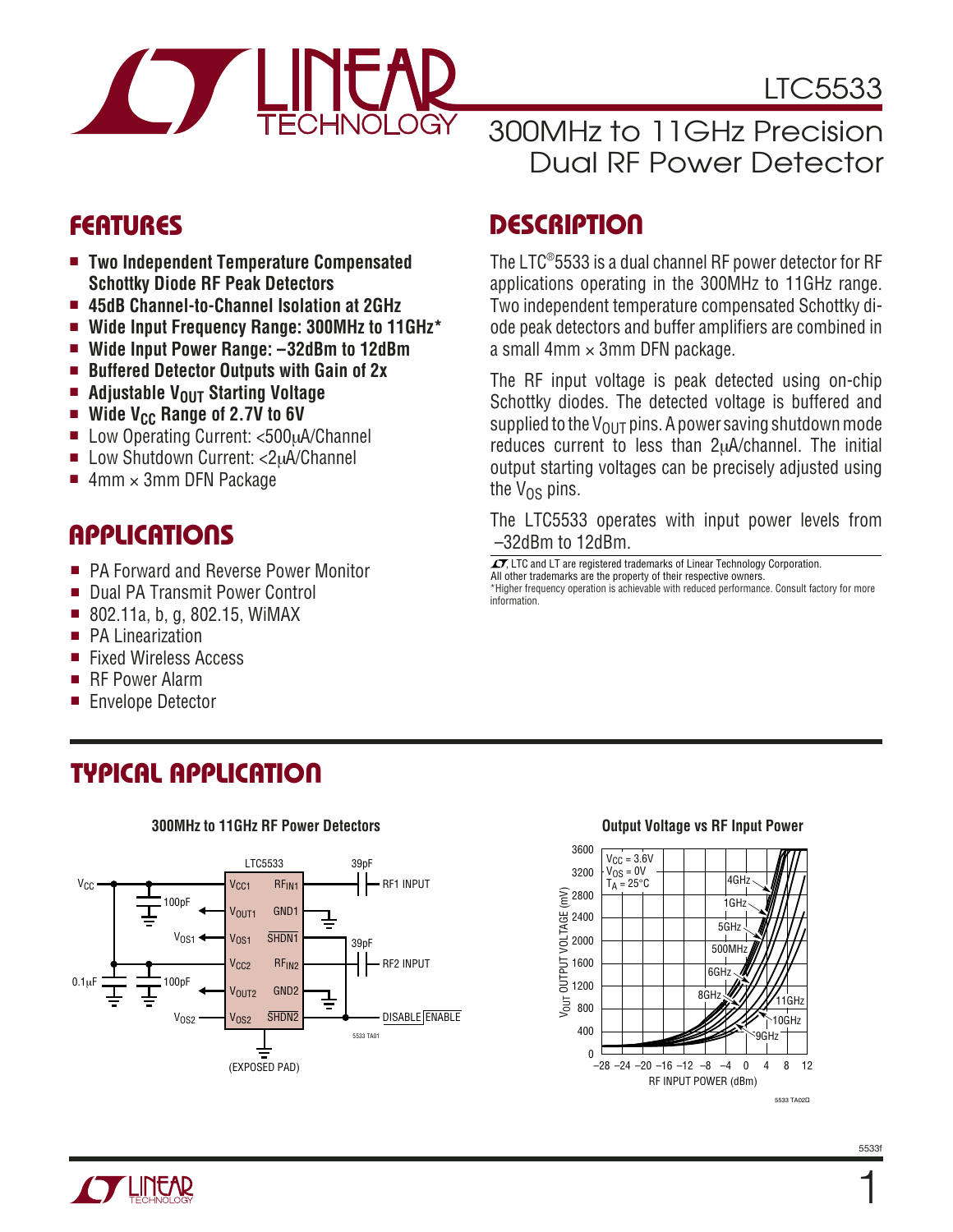**(Note 1)**

| $V_{CG1}$ , $V_{CC2}$ , $V_{OUT1}$ , $V_{OUT2}$ , $V_{OS1}$ , $V_{OS2}$ -0.3V to 6.5V                   |  |
|---------------------------------------------------------------------------------------------------------|--|
|                                                                                                         |  |
|                                                                                                         |  |
| $\overline{\text{SHDN1}}$ , $\overline{\text{SHDN2}}$ Voltage to GND  -0.3V to (V <sub>CC</sub> + 0.3V) |  |
|                                                                                                         |  |
| Operating Temperature Range (Note 2) $-40^{\circ}$ C to 85 $^{\circ}$ C                                 |  |
|                                                                                                         |  |
|                                                                                                         |  |

# **ABSOLUTE MAXIMUM RATINGS PACKAGE/ORDER INFORMATION**



Consult LTC Marketing for parts specified with wider operating temperature ranges.

**ELECTRICAL CHARACTERISTICS The** ● **denotes the specifications which apply over the full operating** temperature r<u>ange,</u> otherwise specifications are at T<sub>A</sub> = 25°C. V<sub>CC</sub> = 3.6V, SHDN = V<sub>CC</sub> = HI, SHDN = 0V = LO, RF Input Signal is Off, **VOS = 0V and SHDN = HI unless otherwise noted. Limits below are for one channel unless otherwise noted.**

| <b>PARAMETER</b>                         | <b>CONDITIONS</b>                                                                   |           | <b>MIN</b>     | <b>TYP</b>     | <b>MAX</b>     | <b>UNITS</b>      |
|------------------------------------------|-------------------------------------------------------------------------------------|-----------|----------------|----------------|----------------|-------------------|
| V <sub>CC</sub> Operating Voltage        |                                                                                     |           | 2.7            |                | 6              | V                 |
| <b>Ivcc Operating Current</b>            | $I_{VOUT} = 0mA$                                                                    |           |                | 0.45           | 0.7            | mA                |
| I <sub>VCC</sub> Shutdown Current        | $\overline{\text{SHDN}} = \text{LO}$                                                |           |                | 0.01           | $\overline{2}$ | μA                |
| VOUT Start Voltage (No RF Input)         | $R_{LOAD} = 2k, V_{OS} = 0V$<br>$SHDN = LO$                                         |           | 85             | 110 to 150     | 170            | mV<br>mV          |
| V <sub>OUT</sub> Output Current          | $V_{\text{OUT}} = 1.75V$ , $V_{\text{CC}} = 2.7V$ , $\Delta V_{\text{OUT}} < 10$ mV |           | $\overline{2}$ | 4              |                | mA                |
| V <sub>OUT</sub> Enable Time             | SHDN = LO to HI, $C_{\text{LOAD}}$ = 33pF, $R_{\text{LOAD}}$ = 2k                   | $\bullet$ |                | 8              | 20             | μS                |
| V <sub>OUT</sub> Bandwidth               | $C_{\text{LOAD}} = 33pF$ , $R_{\text{LOAD}} = 2k$ (Note 4)                          |           |                | $\overline{2}$ |                | <b>MHz</b>        |
| V <sub>OUT</sub> Load Capacitance        | (Note 6)                                                                            | 0         |                |                | 33             | pF                |
| V <sub>OUT</sub> Slew Rate               | $V_{RFIN}$ = 1V Step, $C_{LOAD}$ = 33pF, $R_{LOAD}$ = 2k (Note 3)                   |           |                | 3              |                | $V/\mu s$         |
| V <sub>OUT</sub> Noise                   | $V_{CC}$ = 3V, Noise BW = 1.5MHz, 50 $\Omega$ RF Input Termination                  |           |                |                |                | mV <sub>P-P</sub> |
| V <sub>OUT</sub> Shutdown Resistance     | Resistance Measured to Ground                                                       |           |                | 280            |                | $\Omega$          |
| V <sub>OS</sub> Voltage Range            |                                                                                     | $\bullet$ | $\mathbf{0}$   |                |                | $\vee$            |
| V <sub>OS</sub> Input Current            | $V_{OS} = 1V$                                                                       | $\bullet$ | $-0.5$         |                | 0.5            | μA                |
| SHDN Voltage, Chip Disabled              | $V_{CC} = 2.7V$ to 6V                                                               | 0         |                |                | 0.35           | V                 |
| SHDN Voltage, Chip Enabled               | $V_{CG} = 2.7V$ to 6V                                                               | 0         | 1.4            |                |                | $\vee$            |
| <b>SHDN Input Current</b>                | $\overline{\text{SHDN}} = 3.6 \text{V}$                                             |           |                | 22             | 36             | μA                |
| RF <sub>IN</sub> Input Frequency Range   |                                                                                     |           |                | 300 to 11000   |                | <b>MHz</b>        |
| RF <sub>IN</sub> Input Power Range       | RF Frequency = 300MHz to 7GHz (Note 5, 6) $V_{CC}$ = 2.7V to 6V                     |           | $-32$ to 12    |                | dBm            |                   |
| RF <sub>IN</sub> AC Input Resistance     | $f = 1000 MHz$ , $Pin = -25dBm$                                                     |           |                | 220            |                | Ω                 |
| RF <sub>IN</sub> Input Shunt Capacitance | $f = 1000 MHz$ , Pin = $-25dBm$                                                     |           |                | 0.65           |                | рF                |
| Channel to Channel Isolation             | $f = 2GHz$                                                                          |           |                | 45             |                | dB                |

**Note 1:** Absolute Maximum Ratings are those values beyond which the life of a device may be impaired.

**Note 2:** Specifications over the –40°C to 85°C operating temperature range are assured by design, characterization and correlation with statistical process controls.

**Note 3:** The rise time at  $V_{\text{OUT}}$  is measured between 1.3V and 2.3V. **Note 4:** Bandwidth is calculated based on the 10% to 90% rise time equation: BW = 0.35/rise time.

**Note 5:** RF performance is production tested at 1800MHz

**Note 6:** Guaranteed by design.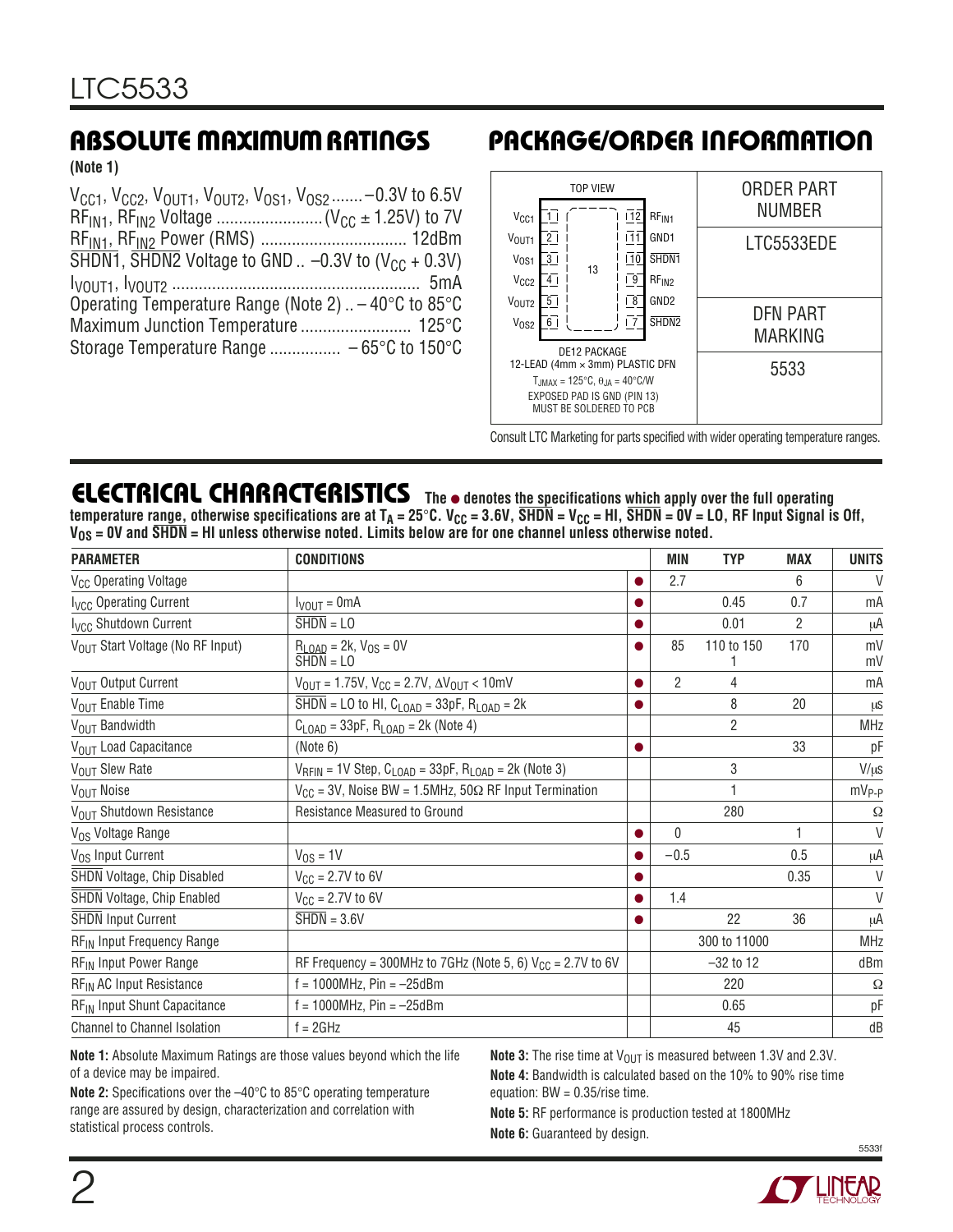#### **TYPICAL PERFORMANCE CHARACTERISTICS** (For one channel. SHDN = V<sub>CC</sub>, unless **otherwise specified.)**





3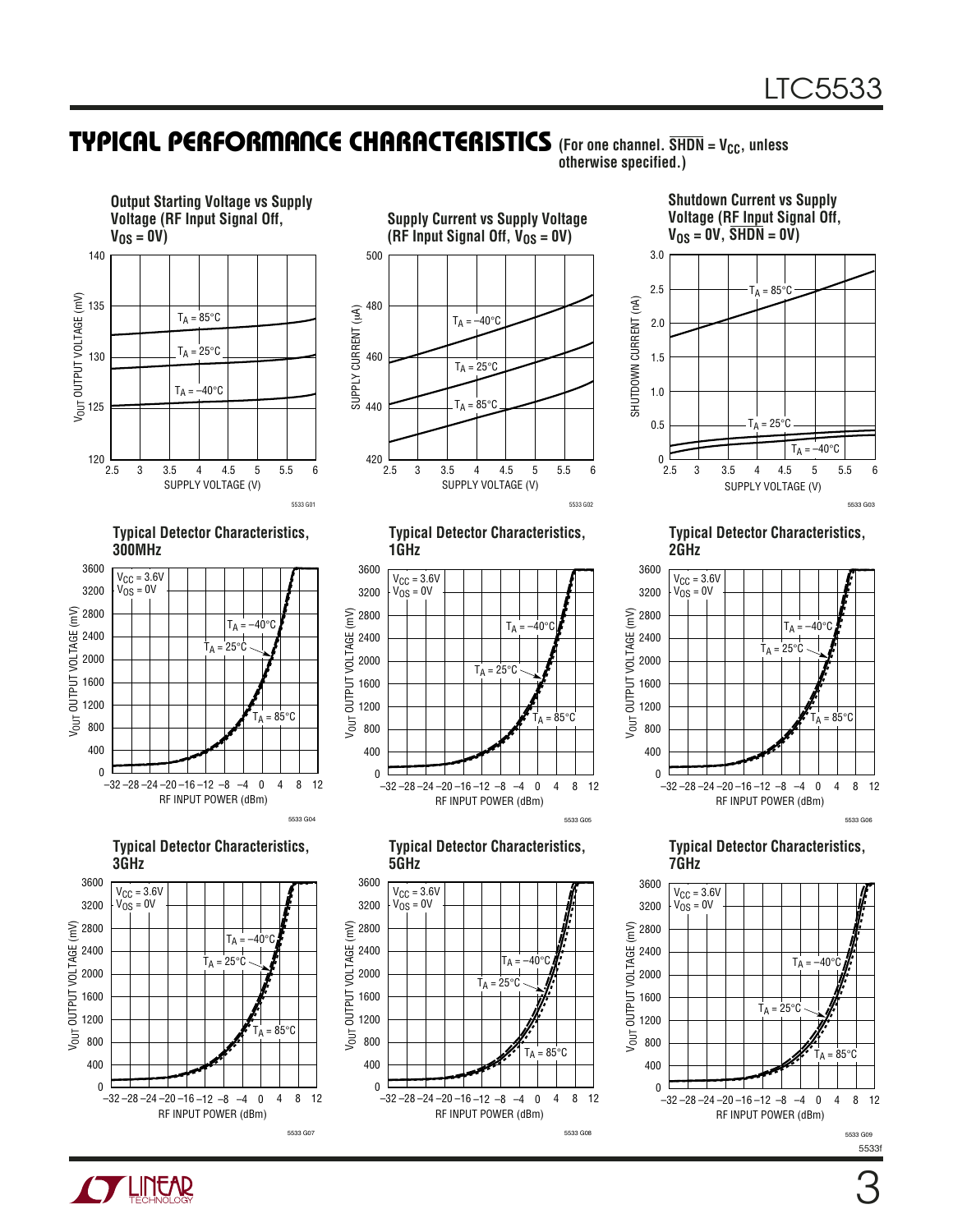#### **TYPICAL PERFORMANCE CHARACTERISTICS** (For one channel. SHDN = V<sub>CC</sub>, unless **otherwise specified.)**





#### **VOUT Slope vs RF Input Power at 2GHz**



#### **VOUT Slope vs RF Input Power at 3GHz**



#### **VOUT Variation Relative to 25**°**C vs RF Input Power at 300MHz**



#### **VOUT Slope vs RF Input Power at 5GHz**



**VOUT Variation Relative to 25**°**C vs RF Input Power at 1GHz**



#### **VOUT Slope vs RF Input Power at 7GHz**



**VOUT Variation Relative to 25**°**C vs RF Input Power at 2GHz**



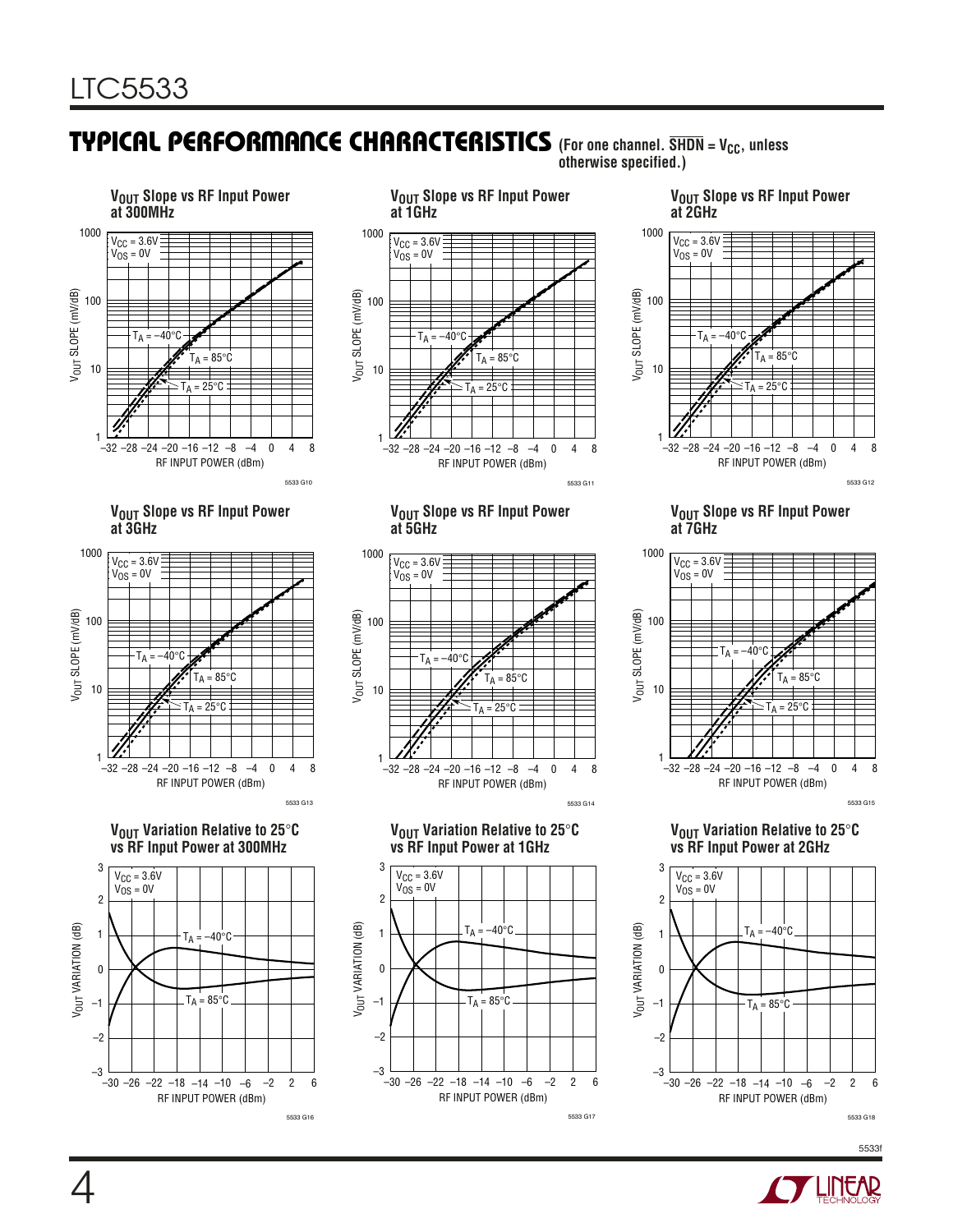#### **TYPICAL PERFORMANCE CHARACTERISTICS** (For one channel. SHDN = V<sub>CC</sub>, unless **otherwise specified.)**





**VOUT Variation Relative to 25**°**C vs RF Input Power at 7GHz** 3  $V_{CC} = 3.6V$  $V_{OS} = 0V$ 2  $T_A = -40^{\circ}C$ V<sub>OUT</sub> VARIATION (dB) VOUT VARIATION (dB) 1  $\pmb{0}$ –1  $T_A = 85^\circ C$ –2 –3 –26 –22 –18 –14 –10 −6 −2 2 6 10



**Example VOUT1 – VOUT2 Mismatch with No RF Signal Input**









**Example V<sub>OUT1</sub> – V<sub>OUT2</sub> Mismatch** 



**Channel-to-Channel Isolation vs RF Input Frequency**

5533 G23



**VOUT VS RF Input Power and V<sub>CC</sub>** Supply Voltage, f<sub>RF</sub> = 2GHz



**Output Delay vs RF Input Power**



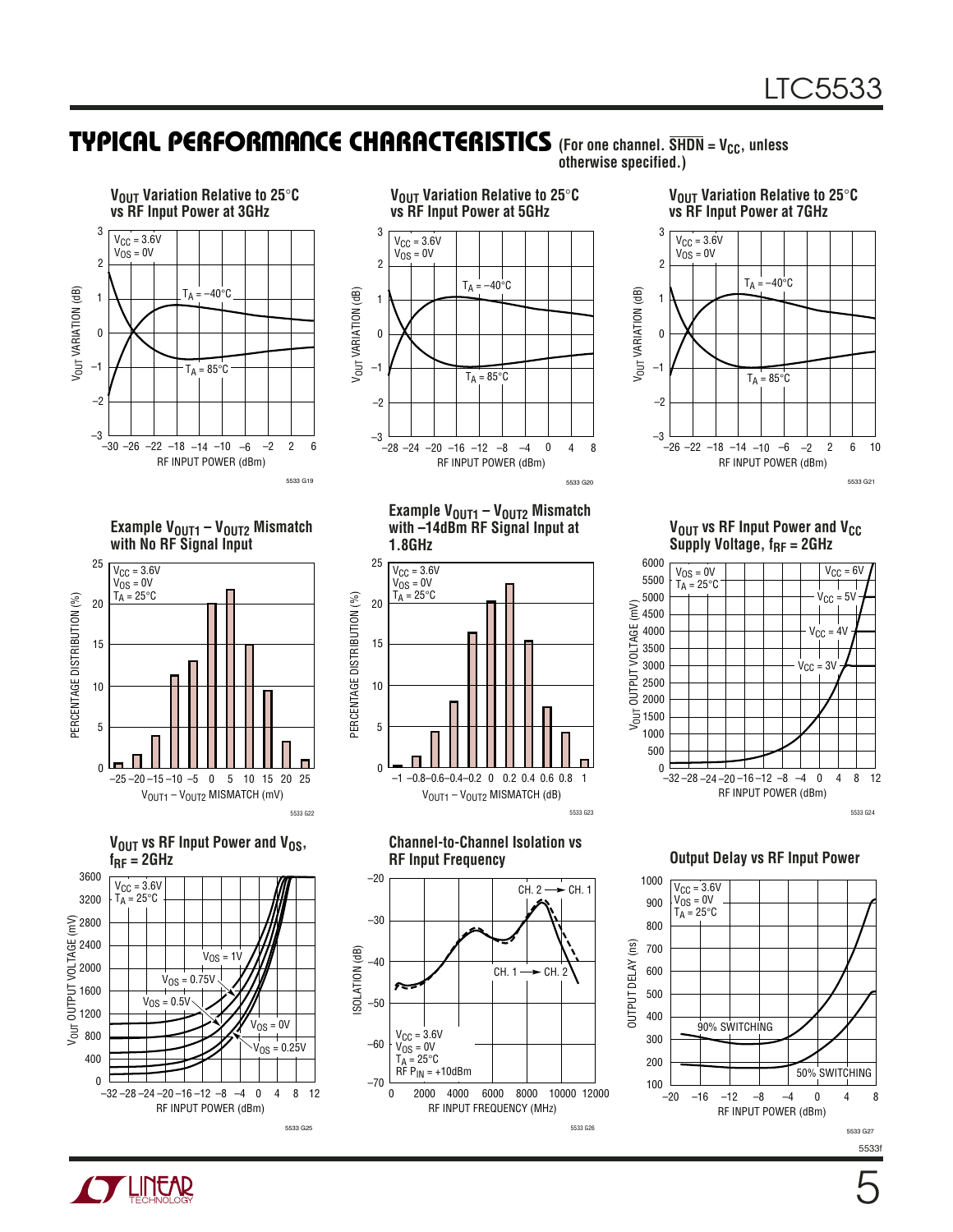# **TYPICAL PERFORMANCE CHARACTERISTICS**

| <b>FREQUENCY</b> | <b>RESISTANCE</b> | <b>REACTANCE</b> |
|------------------|-------------------|------------------|
| (GHz)            | $(\Omega)$        | $(\Omega)$       |
| 0.30             | 290.45            | $-136.22$        |
| 0.50             | 234.41            | $-162.54$        |
| 0.70             | 178.25            | $-170.53$        |
| 0.90             | 137.31            | $-159.89$        |
| 1.10             | 109.17            | $-147.57$        |
| 1.30             | 86.30             | $-136.18$        |
| 1.50             | 68.65             | $-121.74$        |
| 1.70             | 57.48             | $-107.60$        |
| 1.90             | 49.79             | $-96.72$         |
| 2.10             | 43.56             | $-86.70$         |
| 2.30             | 38.67             | $-77.91$         |
| 2.50             | 34.82             | $-70.13$         |
| 2.70             | 31.68             | $-62.86$         |
| 2.90             | 29.13             | $-56.01$         |
| 3.10             | 27.17             | $-49.83$         |
| 3.30             | 25.73             | $-44.24$         |
| 3.50             | 24.56             | $-39.74$         |
| 3.70             | 23.18             | $-35.35$         |
| 3.90             | 22.31             | $-30.62$         |
| 4.10             | 20.73             | $-26.88$         |
| 4.30             | 19.88             | $-22.31$         |
| 4.50             | 19.40             | $-18.23$         |
| 4.70             | 19.05             | $-14.25$         |
| 4.90             | 19.08             | $-10.21$         |
| 5.10             | 19.55             | $-6.30$          |
| 5.30             | 20.85             | $-2.84$          |
| 5.50             | 21.94             | $-1.49$          |
| 5.70             | 20.60             | $-0.07$          |
| 5.90             | 19.29             | 2.99             |
| 6.10             | 18.69             | 6.61             |
| 6.30             | 18.53             | 10.39            |
| 6.50             | 18.74             | 14.35            |
| 6.70             | 19.79             | 17.91            |
| 6.90             | 19.75             | 20.77            |
| 7.00             | 19.99             | 22.47            |



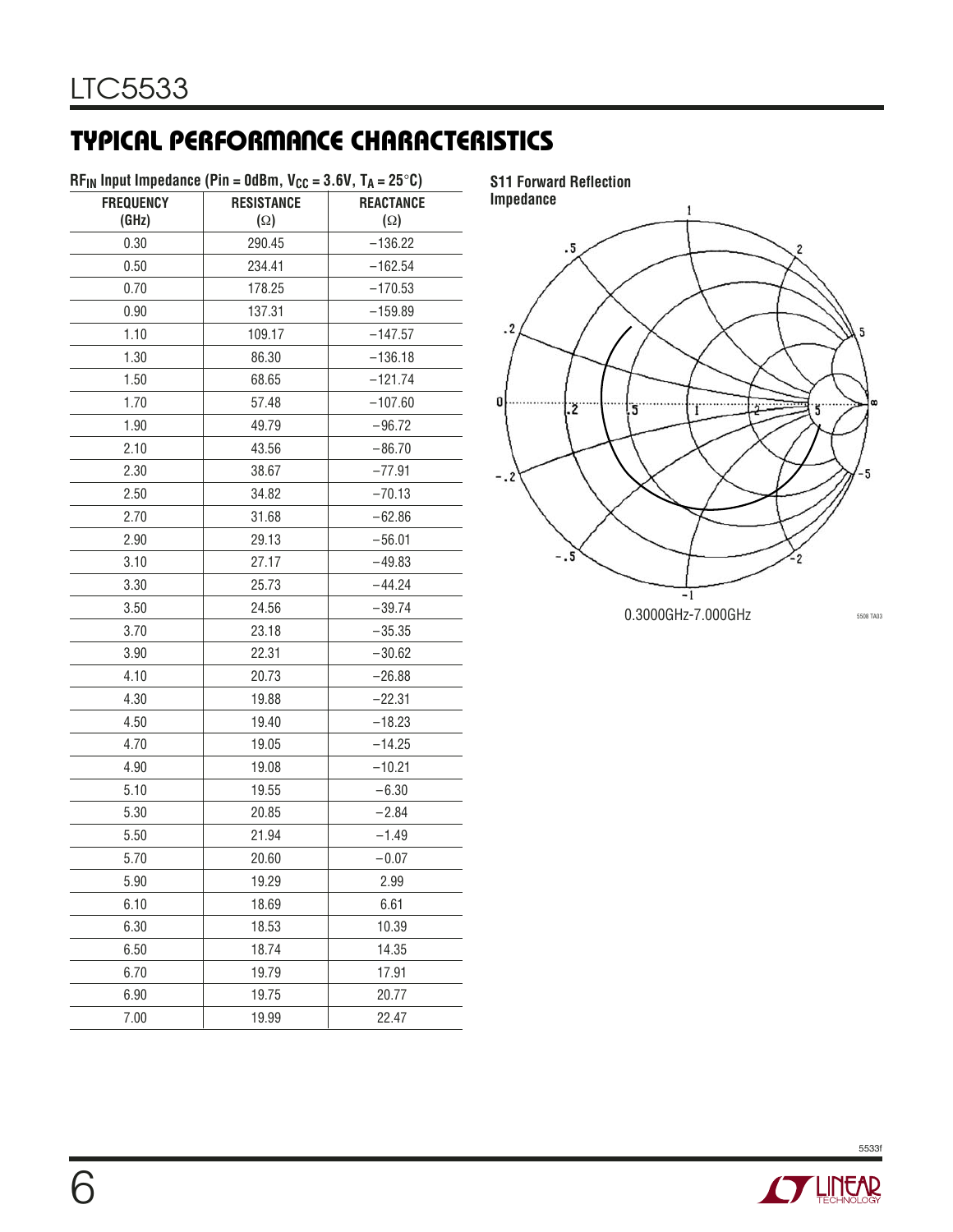# **TYPICAL PERFORMANCE CHARACTERISTICS**

| $RF_{IN}$ Input Impedance (Pin = -25dBm, V <sub>CC</sub> = 3.6V, T <sub>A</sub> = 25°C) |                   |                  |  |  |
|-----------------------------------------------------------------------------------------|-------------------|------------------|--|--|
| <b>FREQUENCY</b>                                                                        | <b>RESISTANCE</b> | <b>REACTANCE</b> |  |  |
| (GHz)                                                                                   | $(\Omega)$        | $(\Omega)$       |  |  |
| 0.30                                                                                    | 216.45            | $-76.47$         |  |  |
| 0.50                                                                                    | 190.63            | $-98.28$         |  |  |
| 0.70                                                                                    | 161.98            | $-112.03$        |  |  |
| 0.90                                                                                    | 133.17            | $-111.53$        |  |  |
| 1.10                                                                                    | 113.08            | $-109.05$        |  |  |
| 1.30                                                                                    | 94.55             | $-107.08$        |  |  |
| 1.50                                                                                    | 75.33             | $-98.50$         |  |  |
| 1.70                                                                                    | 63.52             | $-88.19$         |  |  |
| 1.90                                                                                    | 55.19             | $-80.05$         |  |  |
| 2.10                                                                                    | 48.64             | $-72.23$         |  |  |
| 2.30                                                                                    | 43.73             | $-64.81$         |  |  |
| 2.50                                                                                    | 39.71             | $-58.31$         |  |  |
| 2.70                                                                                    | 36.47             | $-52.27$         |  |  |
| 2.90                                                                                    | 33.69             | $-46.77$         |  |  |
| 3.10                                                                                    | 31.61             | $-41.25$         |  |  |
| 3.30                                                                                    | 29.78             | $-36.61$         |  |  |
| 3.50                                                                                    | 28.27             | $-32.39$         |  |  |
| 3.70                                                                                    | 26.63             | $-28.12$         |  |  |
| 3.90                                                                                    | 26.12             | $-23.97$         |  |  |
| 4.10                                                                                    | 24.20             | $-20.75$         |  |  |
| 4.30                                                                                    | 23.28             | $-16.69$         |  |  |
| 4.50                                                                                    | 22.60             | $-12.77$         |  |  |
| 4.70                                                                                    | 22.21             | $-9.08$          |  |  |
| 4.90                                                                                    | 22.15             | $-5.24$          |  |  |
| 5.10                                                                                    | 22.61             | $-1.58$          |  |  |
| 5.30                                                                                    | 23.90             | 1.53             |  |  |
| 5.50                                                                                    | 24.97             | 2.62             |  |  |
| 5.70                                                                                    | 23.51             | 4.00             |  |  |
| 5.90                                                                                    | 22.25             | 6.94             |  |  |
| 6.10                                                                                    | 21.57             | 10.62            |  |  |
| 6.30                                                                                    | 21.43             | 14.02            |  |  |
| 6.50                                                                                    | 21.69             | 17.77            |  |  |
| 6.70                                                                                    | 22.68             | 21.24            |  |  |
| 6.90                                                                                    | 22.81             | 24.21            |  |  |
| 7.00                                                                                    | 23.07             | 25.56            |  |  |



**S11 Forward Reflection**





7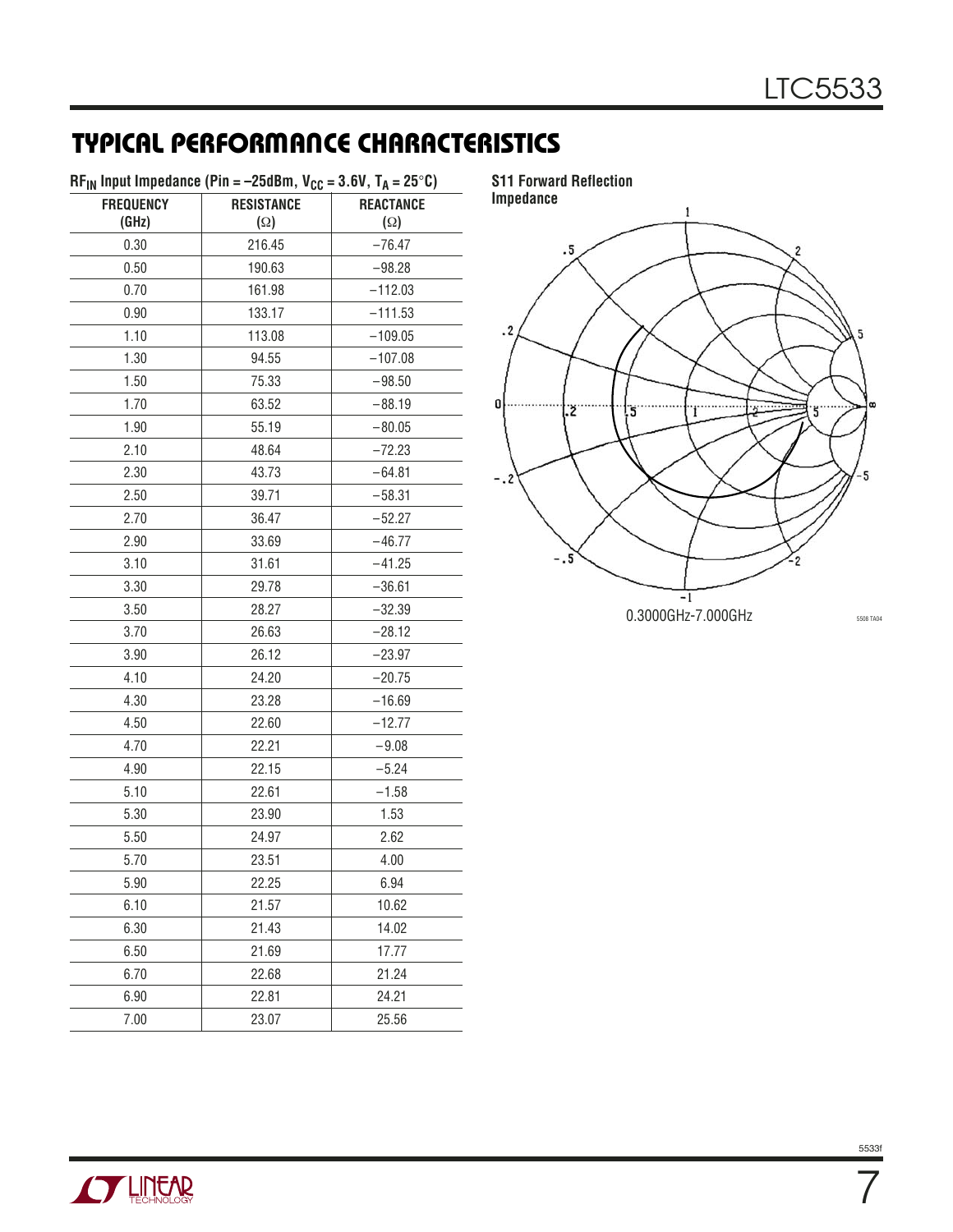# **PIN FUNCTIONS**

**V<sub>CC1</sub>, V<sub>CC2</sub> (Pins 1, 4):** Power Supply Voltage, 2.7V to 6V.  $V_{CC}$  should be bypassed appropriately with ceramic capacitors.

**V<sub>OUT1</sub>, V<sub>OUT2</sub> (Pins 2, 5):** Detector Outputs.

V<sub>0S1</sub>, V<sub>0S2</sub> (Pins 3, 6): V<sub>OUT</sub> Offset Voltage Adjustments. These pins adjust the starting  $V_{OIII}$  voltage when no RF signal is present. For  $V_{OS}$  from 0V to 130mV,  $V_{OUT}$  is unaffected by  $V_{OS}$ . For  $V_{OS} > 130$ mV,  $V_{OUT}$  is the sum of  $V_{OS}$  plus the detected RF signal.

**SHDN1, SHDN2 (Pin 10, 7):** Shutdown Inputs. A logic low on the SHDN pin places the corresponding detector in shutdown mode. A logic high enables the detector. SHDN has an internal 160k pulldown resistor to ensure that the detector is shutdown when no SHDN input is applied. In shutdown V<sub>OUT</sub> is connected to ground via a 280 $\Omega$  resistor. Channels can be shut down independently.

**GND1, GND2 (Pins 11, 8):** Ground.

**RFIN1, RFIN2 (Pins 12, 9):** RF Input Voltage. Referenced to  $V_{CC}$ . A coupling capacitor must be used to connect to the RF signal source. These pins have internal  $500\Omega$ terminations, Schottky diode detectors and peak detector capacitors.

**Exposed Pad (Pin13):** Ground.

### **BLOCK DIAGRAM** (One Channel)



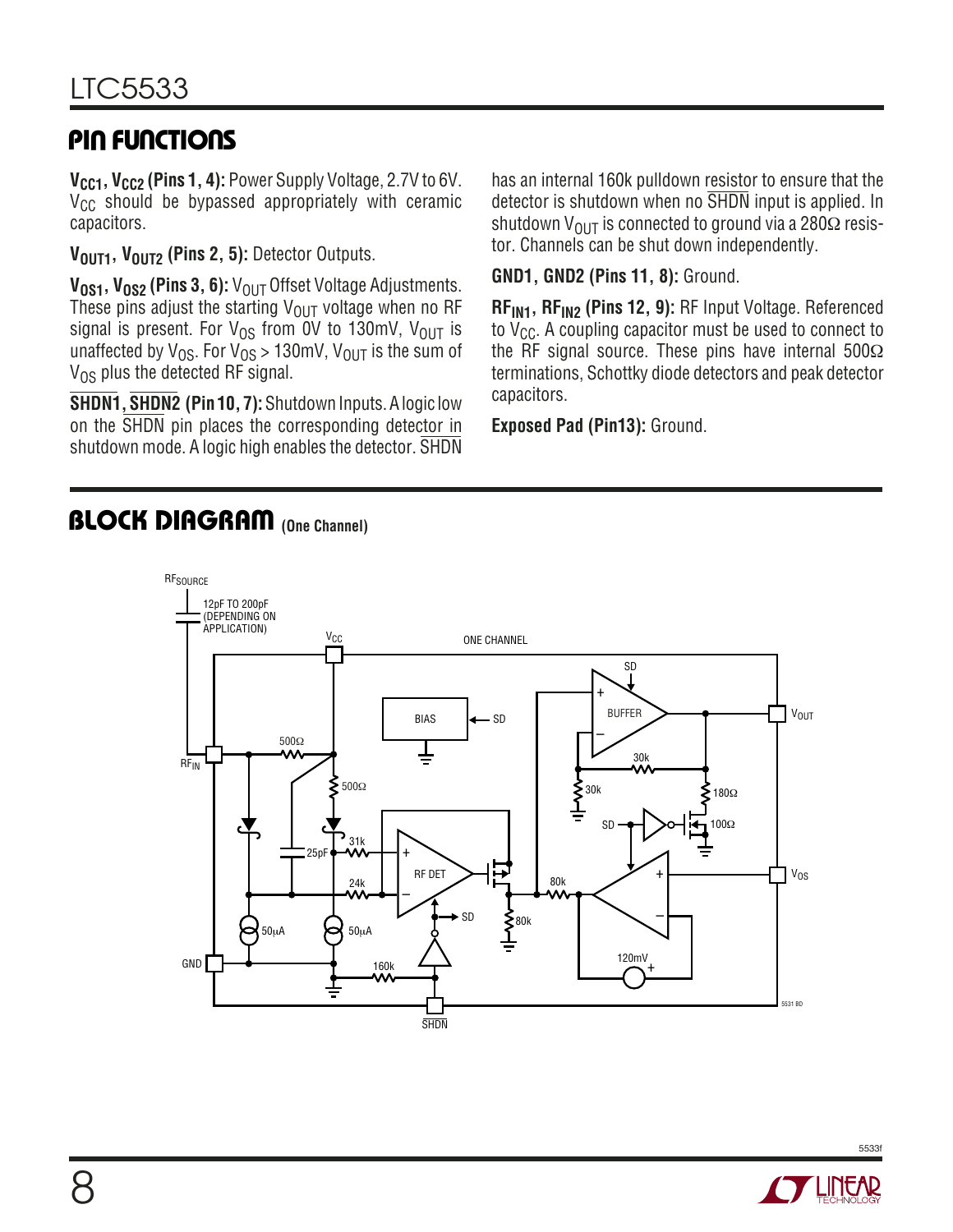# **APPLICATIONS INFORMATION**

#### **Operation**

The LTC5533 contains two RF detector dice in one package forming two independent RF detector channels. Each channel provides RF power detection over frequencies ranging from 300MHz to 11GHz. Channel functions include an internal frequency compensated buffer amplifier with the gain set to 2x, an RF Schottky diode peak detector and level shift amplifier to convert the RF input signal to low frequency and a delay circuit to avoid voltage transients at  $V_{\text{OUT}}$  when powering up. The LTC5533 has both shutdown and starting voltage adjustment capabilities.

### **Buffer Amplifiers**

The output buffer amplifiers are capable of supplying typically 4mA into a load. These amplifiers have bandwidths of 2MHz and a fixed internal gain of two.

The  $V_{OS}$  inputs control the DC input voltages to the buffer amplifiers.  $V_{OS}$  must be connected to ground if the DC output voltage is not to be changed. The buffers are initially trimmed to approximately 130mV with  $V_{OS}$  connected to ground.

The V<sub>OS</sub> pins are used to change the initial V<sub>OUT</sub> starting voltage. This function enables the LTC5533 outputs to span the input range of a variety of analog-to-digital converters.  $V_{\text{OUT}}$  will not change until  $V_{\text{OS}}$  exceeds 130mV. The voltage at  $V_{OUT}$  for  $V_{OS} > 130$  mV and with no RF signal present is:

 $V_{OIII} = V_{OS}$ 

 $V_{\text{OUT}}$  will track  $V_{\text{OS}}$  above 130mV.

#### **RF Detectors**

The internal RF Schottky diode peak detectors and level shift amplifiers convert the RF input signals to a low frequency signal. The detectors demonstrate excellent efficiency and linearity over a wide range of input power. The Schottky diodes are biased at about 55µA and drive 25pF internal peak detector capacitors.

#### **Applications**

The LTC5533 can be used as a self-standing signal strength measuring receiver for a wide range of input signals from –32dBm to 12dBm for frequencies from 300MHz to 11GHz. Operation at higher frequencies is achievable with reduced performance. Consult factory for more information. Figure 1 plots the output voltage as a function of RF input power of an 11GHz CW input signal.



**Demo Board Schematic**

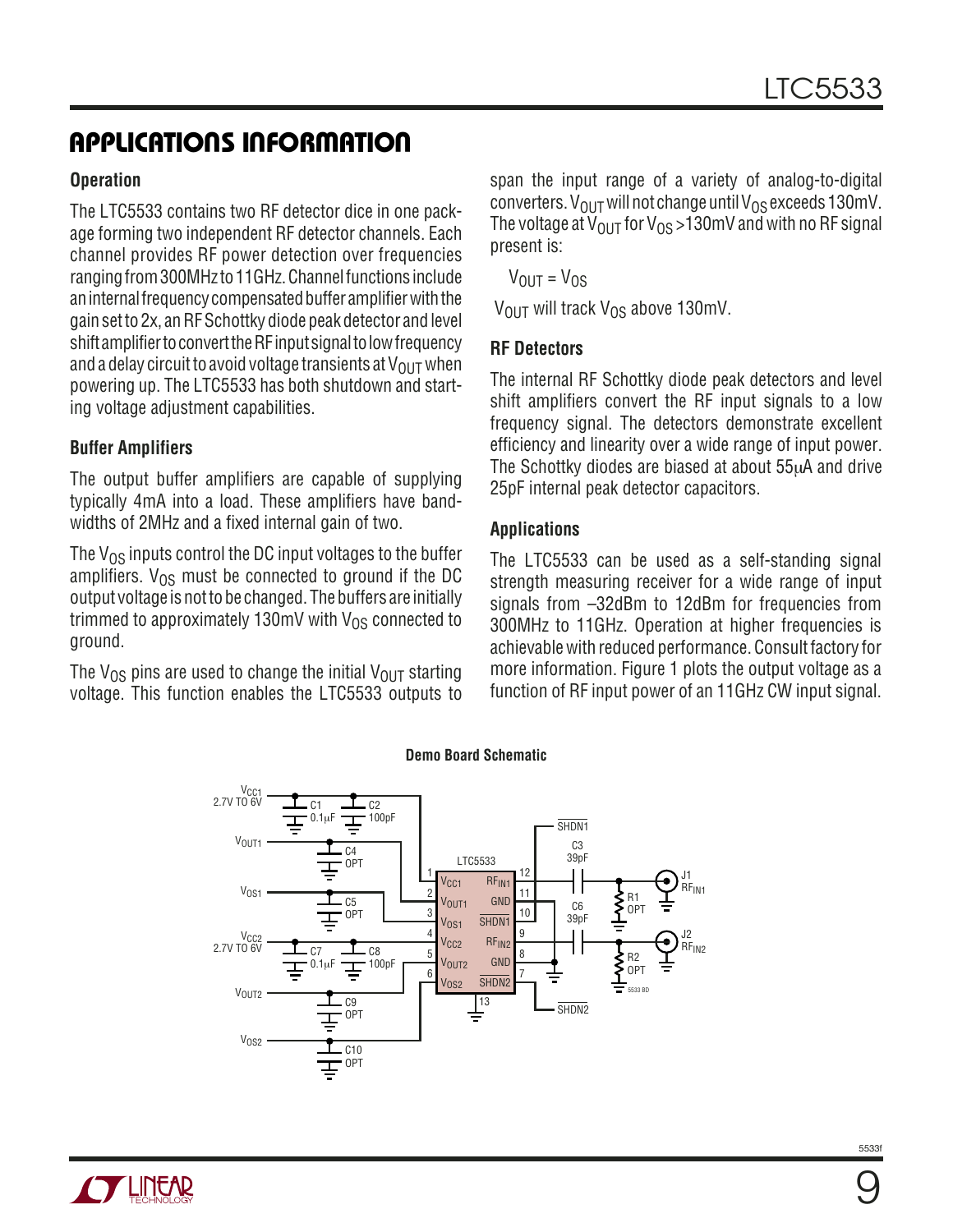# **APPLICATIONS INFORMATION**



**Figure 1. Typical Detector Characteristics, 11GHz**



**Figure 2. VOUT Slope vs RF Input Power at 11GHz** 



Figure 3. V<sub>OUT</sub> Variation at -40°C and at 85°C vs RF Input Power **at 11GHz, Normalized to Room Temperature (25**°**C) Results. Figure 4. Dual Band Mobile Phone Transmitter**

Figure 2 shows the corresponding slope of the 11GHz response, and Figure 3 shows the variation of the output voltage vs RF input power at –40°C and 85°C, normalized to the room temperature (25°C) results.

The LTC5533 can be used as a demodulator for AM and ASK modulated signals with data rates up to 2MHz. Depending on specific application needs, the detector outputs can be split between two branches, providing ACcoupled data (or audio) output and a DC-coupled RSSI output for signal strength measurements and AGC.

The LTC5533 can also be used for RF power detection and control. Figure 4 is an example of an LTC5533 used for dual band mobile phone transmitter power control.

The LTC5533 consists of two separate RF detector dice packaged together. Consequently, detector-to-detector isolation is good—typically 45dB at 2GHz. Output matching is good, but not precise. The characterization plots in the Typical Performance Characteristics show that the typical output voltage mismatch is within  $\pm 25$ mV with no RF input signal present. With –14dBm RF input signal, the typical equivalent mismatch is within  $\pm 1$ dB.



**Power Contol with LTC5533**

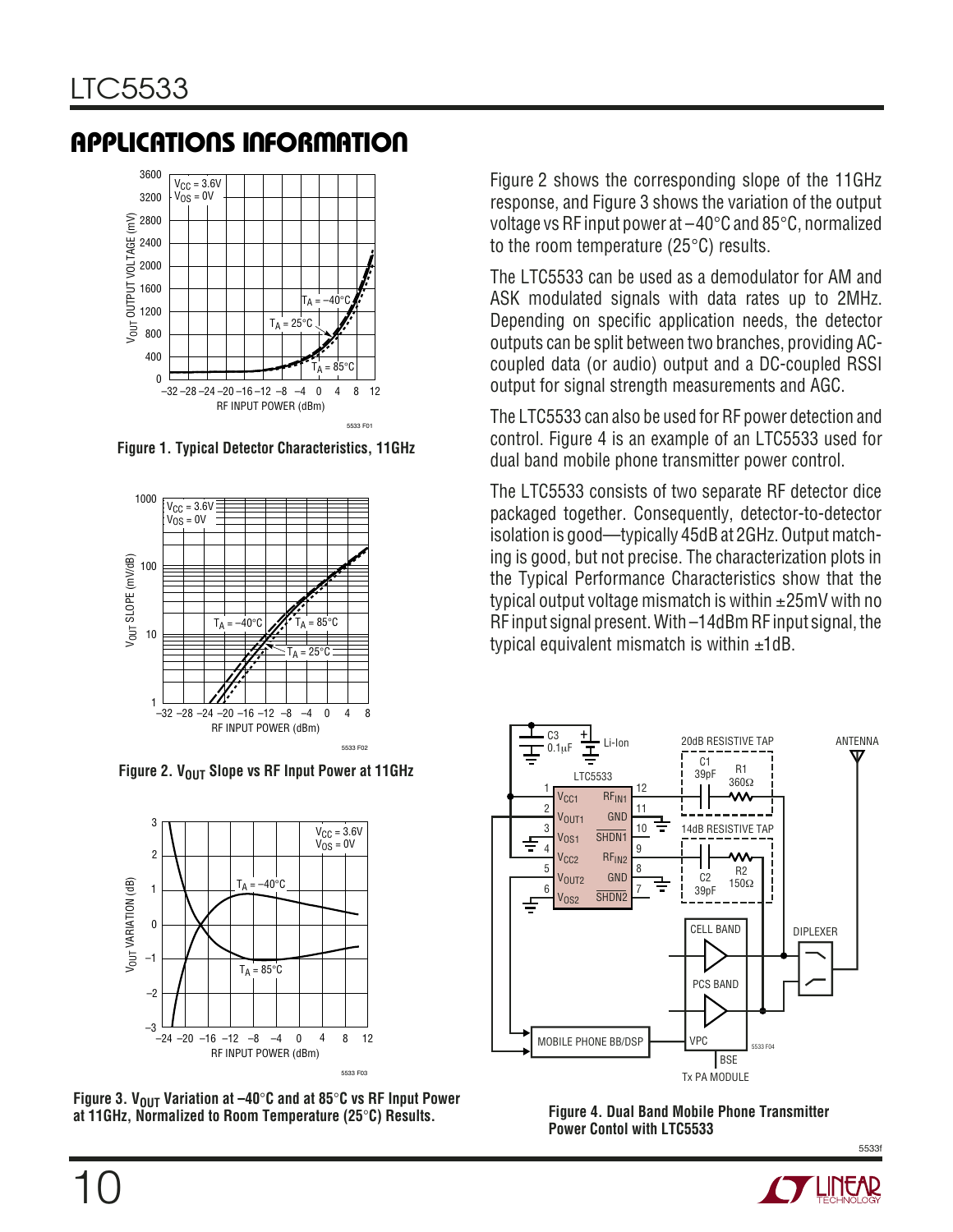# **PACKAGE DESCRIPTION**



**DE Package**

ON THE TOP AND BOTTOM OF PACKAGE



11